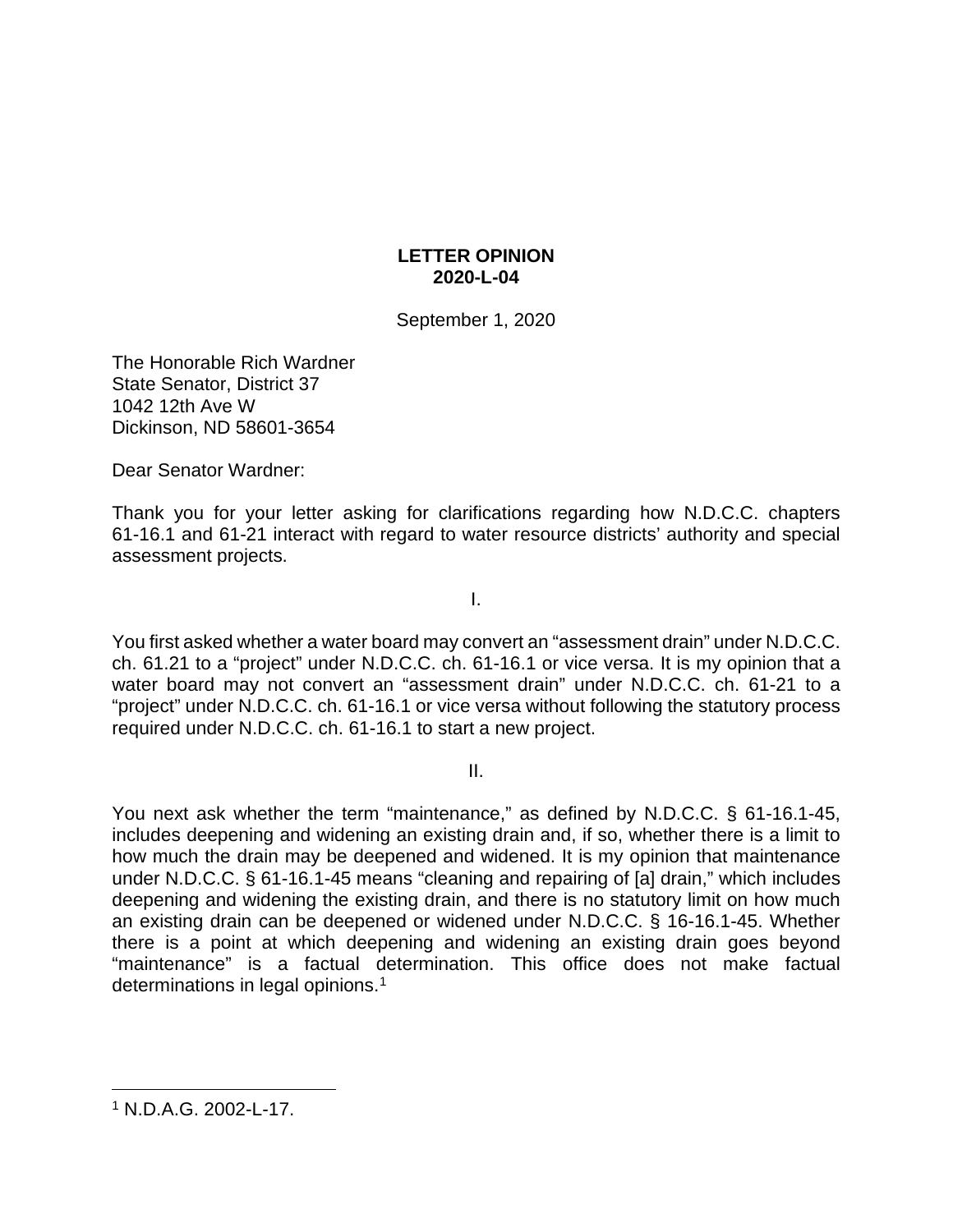III.

You then inquire whether a water resource district may construct new flood control features adjacent to an "assessment drain" established under N.D.C.C. ch. 61-21 that is later converted to a "project" under N.D.C.C. ch. 61-16.1 by referring to it as "maintenance." It is my opinion that new flood control features, such as vast water retention sites on land adjacent to a drain, would not typically constitute maintenance.

### IV.

Next, you ask a number of related questions concerning whether a vote of the landowners is required before commencing a project under N.D.C.C. ch. 61-16.1 referred to as maintenance by a Resolution of Necessity when the project, as a whole, will exceed the maximum six-year levy under N.D.C.C. § 61-16.1-45, and also whether the maximum accumulated maintenance levy under N.D.C.C. §§ 61-16.1-45 and 61-21-46 are calculated on a project-by-project basis. It is my opinion that maintenance projects may be completed in phases without a vote as long as a phase does not obligate the district for costs beyond the maximum maintenance levy threshold and that the maximum accumulated maintenance levy under N.D.C.C. §§ 61-16.1-45 and 61-21-46 is calculated on a project-by-project basis.

#### V.

Next you question who is responsible for ensuring that the maximum six-year accumulated maintenance levy under N.D.C.C. §§ 61-16.1-45 and 61-21-46 is not exceeded. It is my opinion that the budget and levy process provides various levels of review by several county officials and the public, and ultimately, the board of county commissioners has authority to direct that any accounts of the county be audited and verified.

#### VI.

Finally, you inquire whether landowner voting procedures for a new assessment drain under N.D.C.C. ch. 61-21 and for a new project under N.D.C.C. ch. 61-16.1 are subject to the voting provisions of N.D.C.C. Title 16.1 (Elections), including the right to a secret ballot. It is my opinion that N.D.C.C. chs. 61-21 and 61-16.1 have specific voting requirements that do not adopt the provisions of N.D.C.C. Title 16.1 (Elections) and do not authorize secret ballots.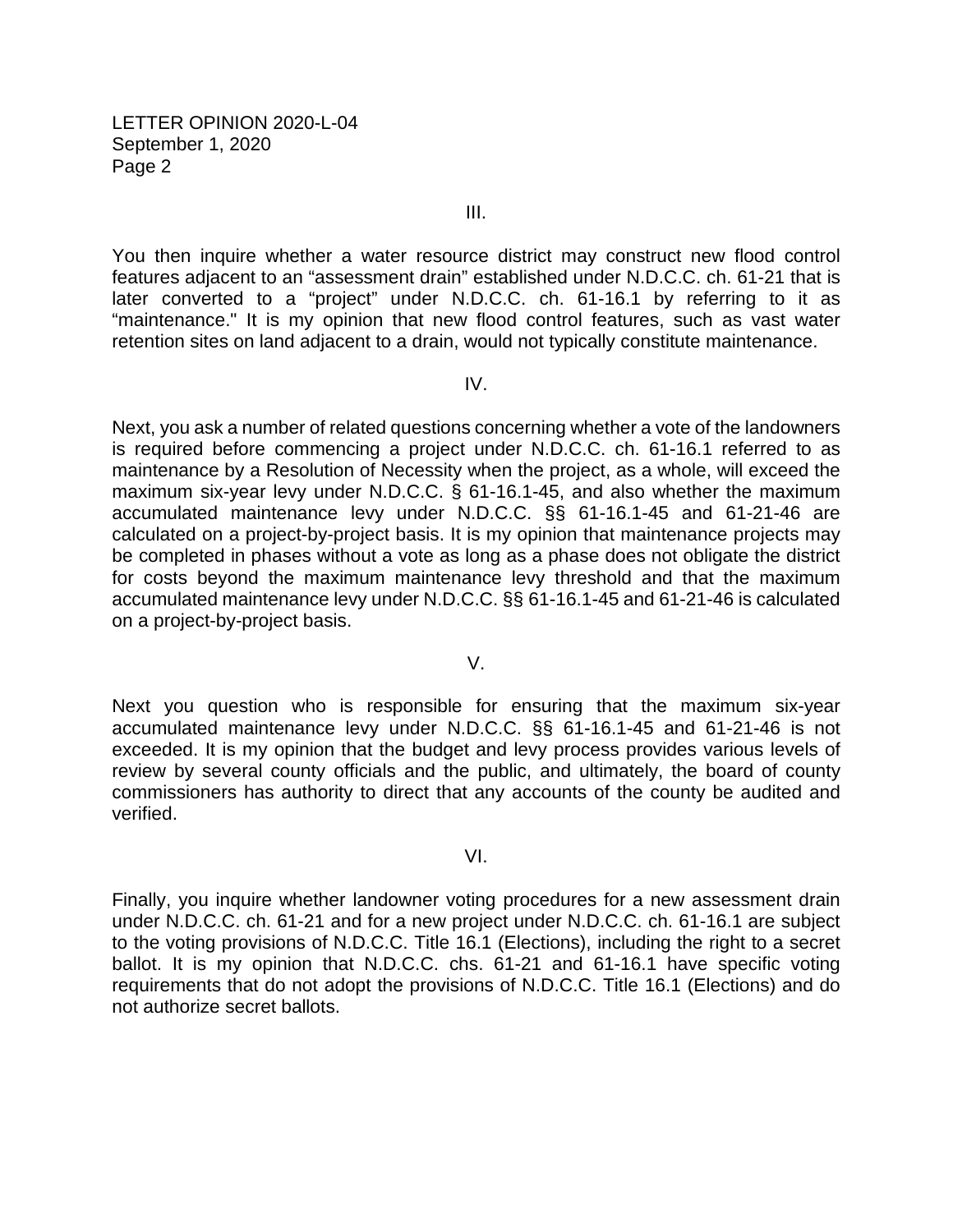# BACKGROUND

The majority of N.D.C.C. ch. 61-21 (previously entitled Drainage Projects, now entitled Drainage Assessment Projects) was created in 1955. Senate Bill 33 (1955) "completely revise[d] in both form and substance chapter 61-21 of the North Dakota Revised Code of 1943, as amended, which is the chapter of the North Dakota Code governing the operation of drainage districts."[2](#page-2-0) Because numerous bills were being introduced each session regarding drainage, "laws governing the operation of drainage districts ha[d] grown obsolete, making it very difficult for the drainage districts to function properly" and carry out their statutory responsibilities.<sup>[3](#page-2-1)</sup> "In addition, the large number of amendments made to the chapter on drainage over the years has resulted in many conflicts of law and ambiguities, and in many instances has made the drainage law almost unintelligible."[4](#page-2-2)

In 1981, most of N.D.C.C. ch. 61-16.1 was created through H.B. 1077, 1981 N.D. Leg., in an attempt to re-organize how water management functioned from the local level through water resource districts. Over time, N.D.C.C. chs. 61-16.1 and 61-21 have been amended so that now there are overlapping and sometimes contradictory provisions between the two chapters, which creates confusion.

# DEFINITIONS

Specifically, relative to this opinion, the scope, applicability, and use of certain definitions requires analysis and consideration to address your concerns.

Section 1-01-09, N.D.C.C., states that "[w]henever the meaning of a word or phrase is defined in any statute, such definition is applicable to the same word or phrase wherever it occurs in the same or subsequent statutes, except when a contrary intention plainly appears." The North Dakota Supreme Court has also stated that definitions in one section of the Century Code will ordinarily apply to other sections of the Century Code.<sup>5</sup>

But, "[w]hen a statutory definition . . . is limited by prefatory language such as 'in this [chapter]' . . . the legislature has expressly evidenced its intent that the definition have no application beyond that act."[6](#page-2-4)

<span id="page-2-0"></span><sup>2</sup> *Report of the North Dakota Legislative Research Committee,* 34th N.D. Legis. Sess. at 50 (1955), [https://www.legis.nd.gov/files/resource/33-1953/legislative-management-final](https://www.legis.nd.gov/files/resource/331953/legislativemanagementfinalreports/1955finalreport.pdf)[reports/1955finalreport.pdf.](https://www.legis.nd.gov/files/resource/331953/legislativemanagementfinalreports/1955finalreport.pdf)

<span id="page-2-1"></span><sup>3</sup> *Id*. at 22.

<span id="page-2-2"></span><sup>4</sup> *Id*.

<span id="page-2-3"></span><sup>5</sup> *State v. Jessee*, 919 N.W.2d 335 (N.D. 2018).

<span id="page-2-4"></span><sup>6</sup> *Id*. (citations omitted); *see also, Edinger v. Governing Auth. of Stutsman Cnty. Corr. Ctr. & Law Enforcement Ctr.*, 695 N.W.2d 447 (N.D. 2005); *State v. Pacheco*, 506 N.W.2d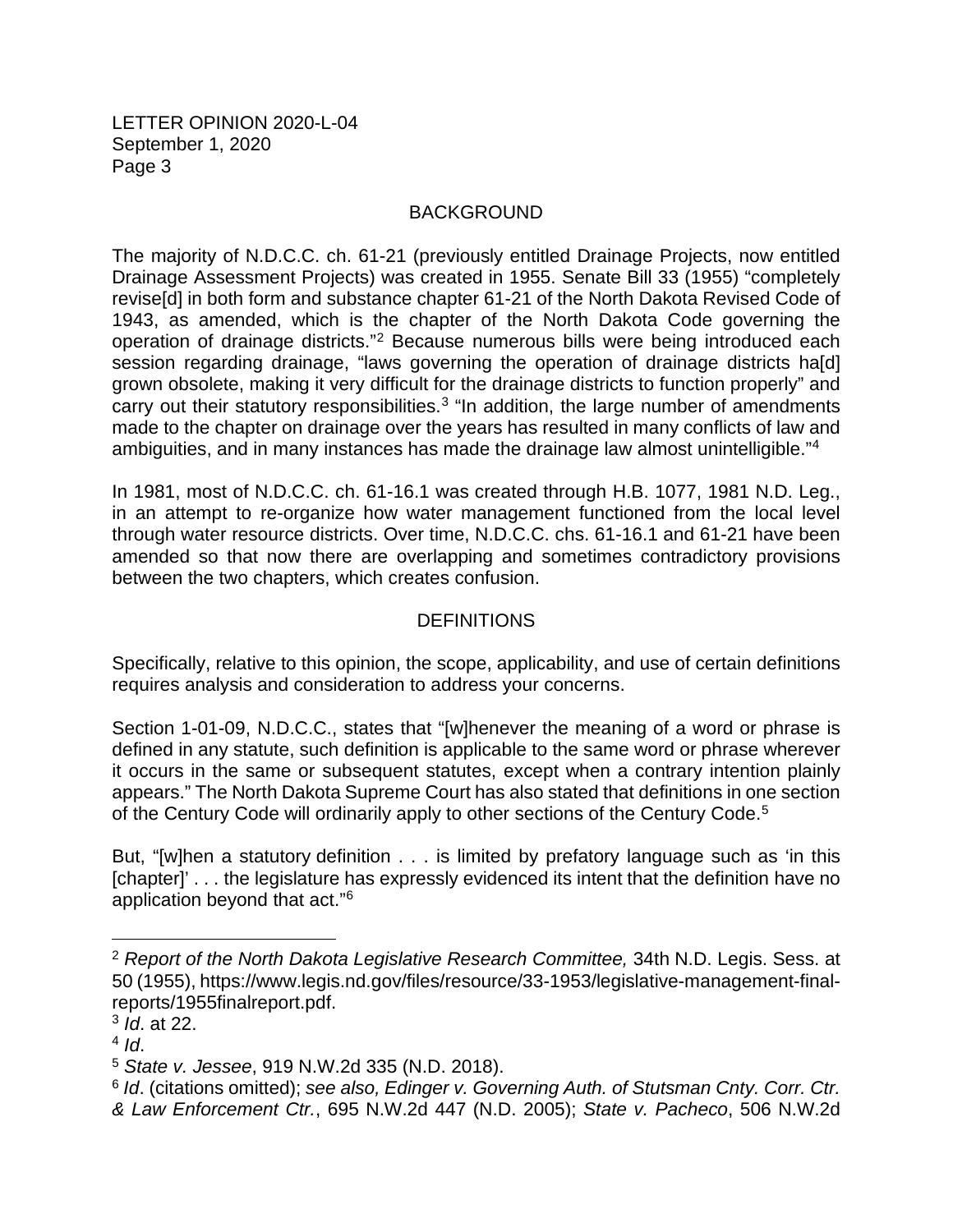As noted in a concurrence by then Chief Justice VandeWalle, the Legislature typically now limits definitions to a particular code chapter, indicating its intent that definitions should not be applied outside that chapter.<sup>[7](#page-3-0)</sup> Thus, to give effect to N.D.C.C.  $\S$  1-01-09, he advised "[w]here there is doubt as to the sense in which a given word is used in a statute, it is proper to refer to cognate or related legislation to determine the sense in which the word was employed in a particular statute."<sup>[8](#page-3-1)</sup>

# Assessment Drain

Section 61-16.1-02(2), N.D.C.C., defines "assessment drain" as:

any natural watercourse opened, or proposed to be opened, and improved for the purpose of drainage, and any artificial drain of any nature or description constructed for the purpose of drainage, including dikes and appurtenant works, which are financed in whole or in part by special assessment. This definition may include more than one watercourse or artificial channel constructed for the purpose of drainage when the watercourses or channels drain land within a practical drainage area.

"Assessment drains" are a specific subcategory of "projects" and "drains" (discussed below) regulated under N.D.C.C. ch. 61-16.1. However, N.D.C.C. ch. 61-21, which specifically addresses assessment drains and their procedures and regulation, does not include a definition of an assessment drain. Despite the limitation in N.D.C.C. ch. 61-16.1 that limits its definitions to that chapter, I conclude that N.D.C.C. chs. 61-16.1 and 61-21 are so interrelated and the term is used in the same sense in both chapters that there is no doubt the term "assessment drain" for purposes of N.D.C.C. ch. 61-21 means the same as the definition provided at N.D.C.C. § 61-16.1-02(2).

Cleaning Out and Repairing of Drain

Section 61-21-01(3), N.D.C.C., defines "cleaning out and repairing of drain" as "deepening and widening of drains as well as removing obstructions or sediment, and any repair necessary to return the drain to a satisfactory and useful condition." Though found in the Drainage Assessment Projects chapter of the Century Code, this definition isn't limited to only assessment drains, but also applies to drain projects generally. This term is also used in N.D.C.C. ch. 61-16.1, but there is no definition provided in that chapter.

<sup>408 (</sup>N.D. 1993); *Ames v. Rose Twp. Bd. of Twp. Supervisors,* 502 N.W.2d 845 (N.D. 1993).

<span id="page-3-0"></span><sup>7</sup> *Northern X-Ray Co., Inc. v. State, ex. rel. Hanson*, 542 N.W.2d 733 (N.D. 1996).

<span id="page-3-1"></span><sup>8</sup> *Id*. (quoting *Grabow v. Bergeth,* 229 N.W. 282, 283 (N.D. 1930)).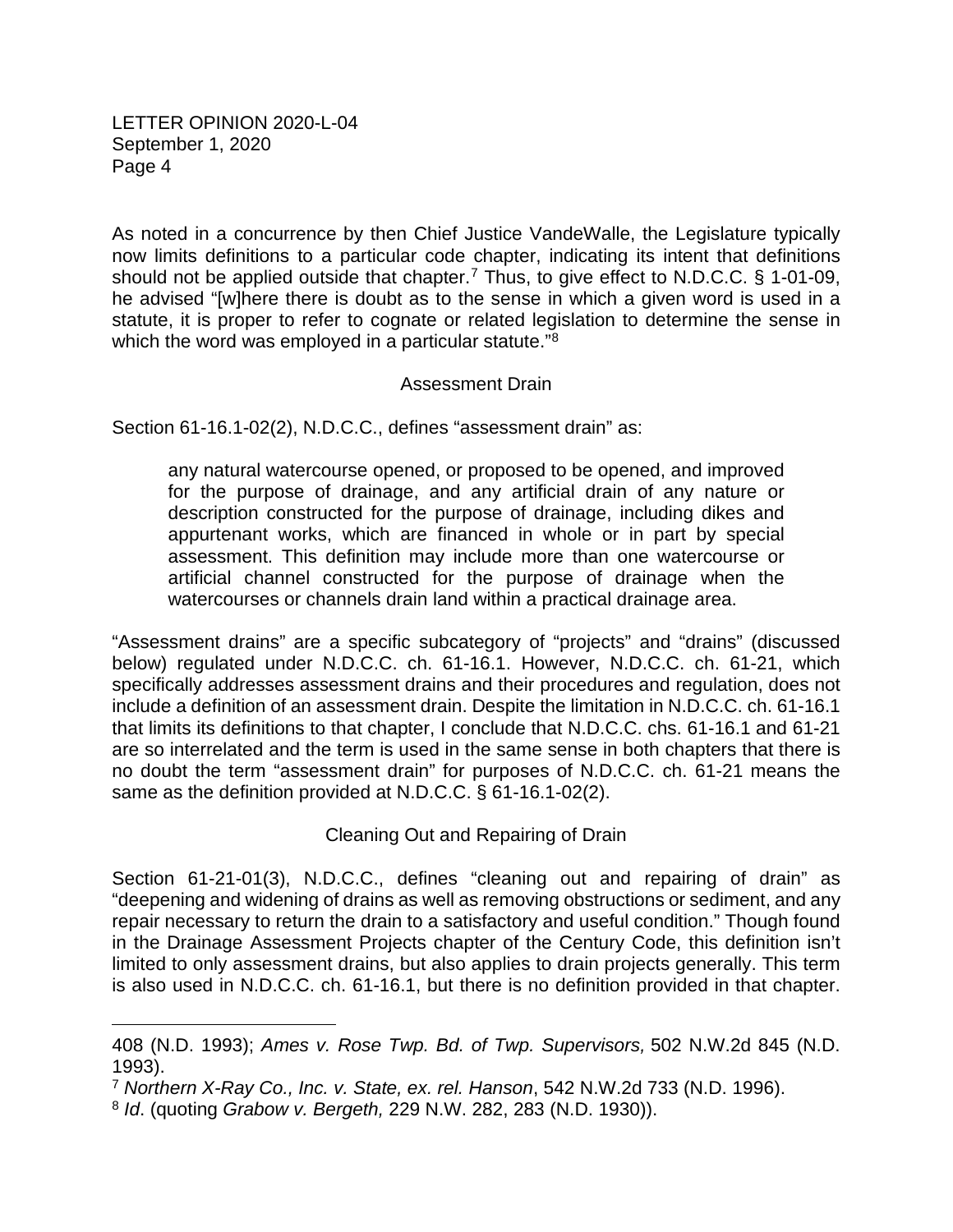Again, despite the limitation in N.D.C.C. ch. 61-21 that limits its definitions to that chapter, I conclude that N.D.C.C. chs. 61-16.1 and 61-21 are so interrelated and the term is used in the same sense in both chapters that there is no doubt the term "cleaning out and repairing of drain" for purposes of N.D.C.C. ch. 61-16.1 means the same as the definition provided at N.D.C.C. § 61-21-01(3).

### Drain

Section 61-21-01(4), N.D.C.C., defines "drain" as:

any natural watercourse opened, or proposed to be opened, and improved for drainage and any artificial drains of any nature or description constructed for that purpose, including dikes and appurtenant works. This definition may include more than one watercourse or artificial channel constructed for the aforementioned purpose when the watercourses or channels drain land within a practical drainage area as determined by the written petition called for in section 61-21-10 and the survey and examination called for in section 61-21-12.

Surface "drains" are a specific subcategory of "projects" (discussed below) and are regulated under N.D.C.C. ch. 61-16.1. Additionally, "assessment drains" are a specific subcategory of "drains." However, N.D.C.C. ch. 61-16.1 does not include a definition for "drain." In addition, N.D.A.C. art. 89-02 (Drainage of Water) defines "drain" by reference to N.D.C.C. § 61-21-01. [9](#page-4-0) Despite the limitation in N.D.C.C. ch. 61-21 that limits its definitions to that chapter, I conclude that N.D.C.C. chs. 61-16.1 and 61-21 are so interrelated and the term is used in the same sense in both chapters that there is no doubt the term "drain" for purposes of N.D.C.C. ch. 61-16.1 means the same as the definition provided at N.D.C.C. § 61-21-01(4). [10](#page-4-1)

<span id="page-4-0"></span><sup>9</sup> N.D.A.C. § 89-02-01-02.

<span id="page-4-1"></span><sup>10</sup> N.D.C.C. ch. 61-16.1 defines "assessment drain," but does not define "drain," even though N.D.C.C. ch. 61-16.1 generally regulates a broad swath of "projects," including both assessment drains and non-assessment drains. Conversely, N.D.C.C. ch. 61-21 defines "drain," but does not define "assessment drain," even though the entirety of N.D.C.C. ch. 61-21 generally regulates "assessment drains." Further, although N.D.C.C. ch. 61-21 regulates assessment drains, the term "assessment drain" is only used in one section in the entire chapter (N.D.C.C. § 61-21-02.1), with other sections using the generic term "drain." Because "drain" wholly encompasses the subset "assessment drains," the borrowing of definitions between chapters does not change the analysis in this opinion. However, the imprecise use of the terms "drain" and "assessment drain" is an issue the Legislative Assembly may wish to address in a future legislative session.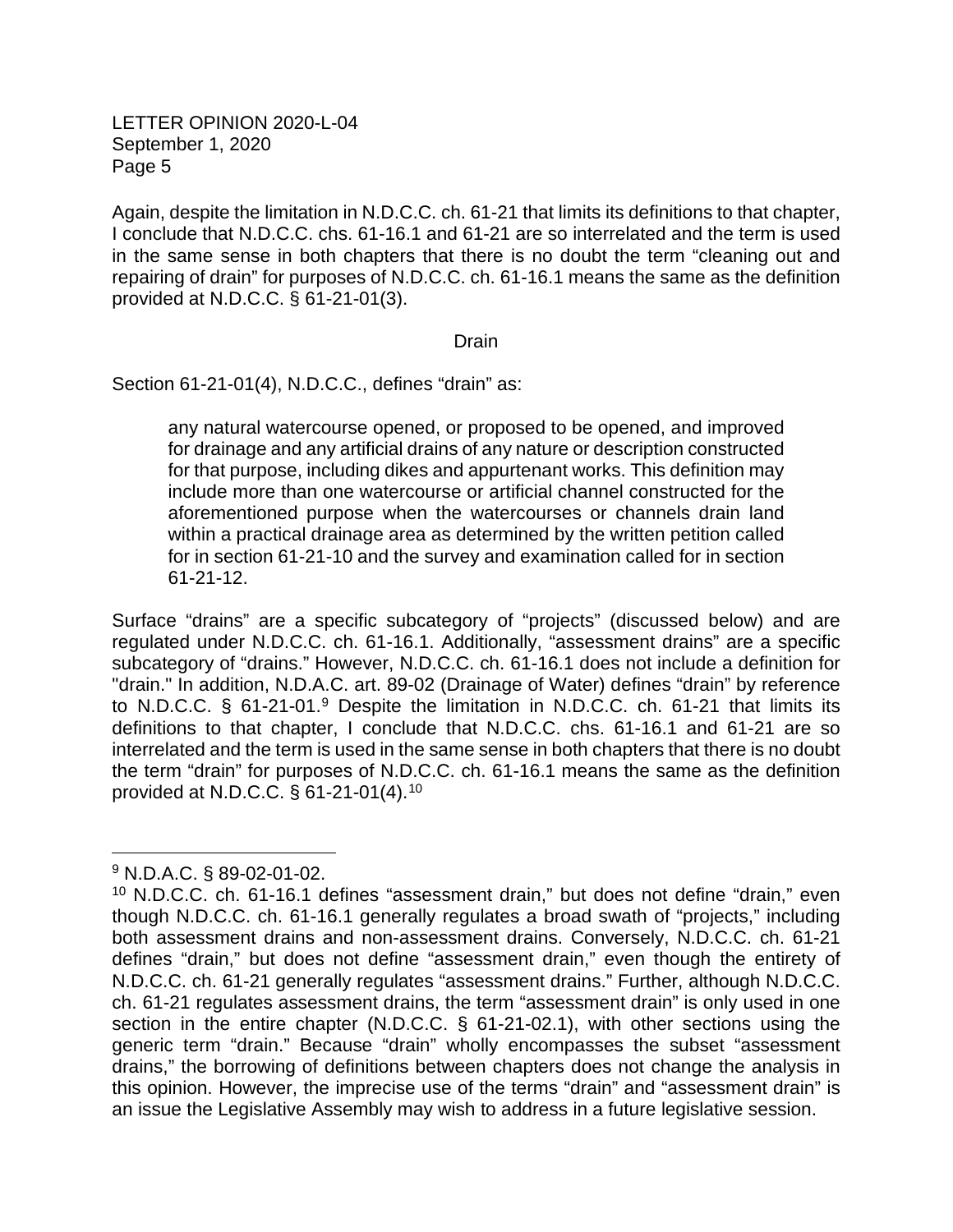# Lateral Drain

Lateral drain is defined in both N.D.C.C. chs. 61-16.1 and 61-21. While similar, the two definitions of lateral drain are not the same, as indicated by the italicized passages.

For purposes of N.D.C.C. § 61-16.1-49 (the only place in chapter 61-16.1 where the term is used), "lateral drain" means:

a drain constructed after the establishment of an original *assessment* drain or drainage system and which flows into such original drain or drainage system from outside the limits of the *assessed area of* the original drain; provided, that a determination by *a water resource* board as to whether an existing or proposed drain is a lateral or a new drain shall be conclusive when entered upon the records of the board.<sup>[11](#page-5-0)</sup>

Under N.D.C.C. § 61-21-01(5), "lateral drain" means:

a drain constructed after the establishment of the original drain or drainage system and which flows into such original drain or drainage system from outside the limits of the original drain; provided, that a determination by the board as to whether an existing or proposed drain is a lateral or a new drain *within the meaning of this subsection* shall be conclusive when entered upon the records of such board.<sup>[12](#page-5-1)</sup>

Because the definition in N.D.C.C. § 61-16.1-49 only applies to that section and because it is more limited than the definition found at N.D.C.C. § 61-21-01(5), I conclude that the definitions of "lateral drain" in N.D.C.C. chs. 61-16.1 and 61-21 are limited to their respective chapters. Establishing a consistent definition for "lateral drain" as it is used in N.D.C.C. chs. 61-16.1 and 61-21 is an issue the Legislative Assembly may wish to address in a future legislative session.

### **Maintenance**

The only place "maintenance" is defined is at N.D.A.C. § 89-02-01-02, where it means "removal of silt and vegetation from a drain. Maintenance does not include deepening or widening a drain." Because "maintenance" is a generic term and may have a different meaning depending on context, the definition of maintenance in N.D.A.C. § 89-02-01-02 is limited to its use in N.D.A.C. art. 89-02, which generally addresses drainage permitting requirements, which are not addressed in this opinion.

<span id="page-5-0"></span><sup>11</sup> Emphasis added.

<span id="page-5-1"></span><sup>12</sup> Emphasis added.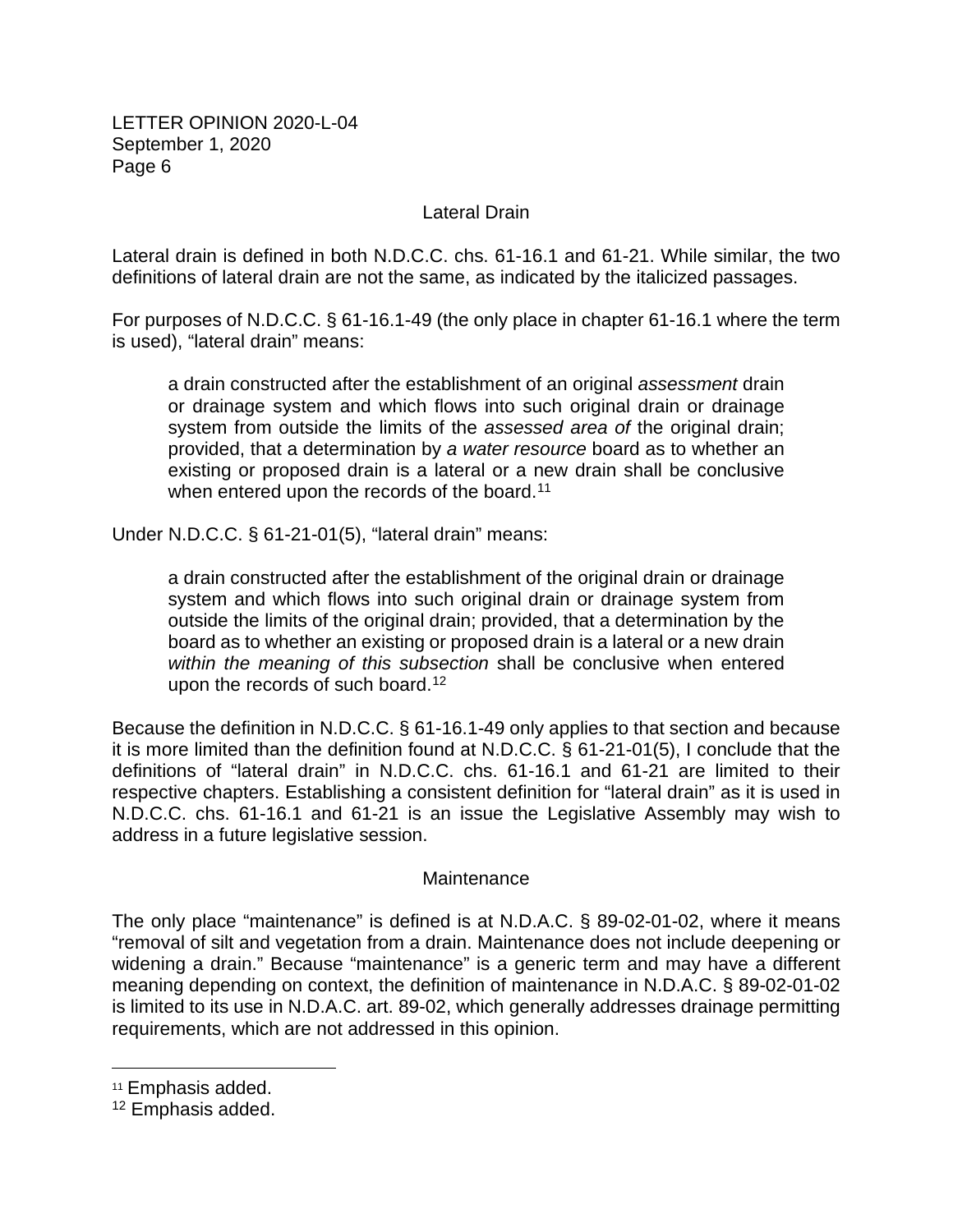Similarly, "maintenance" as it is used in N.D.C.C. ch. 61-16.1 and N.D.C.C. ch. 61-21 can have different meanings, depending on the context. As a general matter, "maintenance" as it is used in N.D.C.C. ch. 61-16.1 is a broad term that applies to the maintenance of "projects," including dams, water supply systems, and sewage treatment projects. "Maintenance" as it is used in N.D.C.C. ch. 61-21 is necessarily more narrow and limited to the context of the chapter – assessment drain projects – and will have a different meaning than within N.D.C.C. ch. 61-16.1. Additional discussion below will address this term.

### Obstruction to a drain

Section 61-16.1-51, N.D.C.C., defines "obstruction to a drain" as "a barrier to a watercourse, as defined by section 61-01-06, or an artificial drain, including if the watercourse or drain is located within a road ditch, which materially affects the free flow of waters in the watercourse or drain." The definition is limited to N.D.C.C. § 61-16.1-51, but N.D.C.C. § 61-21-43.1 also uses the term "obstruction to a drain" in a similar context. Despite the limitation in N.D.C.C. § 61-16.1-51 that limits its definition to that section, I conclude that N.D.C.C. §§ 61-16.1-51 and 61-21-43.1 are so similar that there is no doubt the term "obstruction to a drain" has the same meaning in both statutes.

### Project

Chapter 61-16.1, N.D.C.C., generally regulates water resource district "projects." "Projects" is a broad term, meaning:

any undertaking for water conservation, flood control, water supply, water delivery, erosion control and watershed improvement, drainage of surface waters, collection, processing, and treatment of sewage, or discharge of sewage effluent, or any combination thereof, including incidental features of any such undertaking.<sup>[13](#page-6-0)</sup>

"Project' includes a subcategory of "drains," which itself includes subcategories of "lateral drains" and "assessment drains." Because "project" is a broad term and is used in many different contexts throughout N.D.C.C. ch. 61-21, I conclude that the definition in N.D.C.C. § 61-16.1-02(8) is generally limited to chapter 61-16.1. Use of the term "project" in chapter 61-21 takes its ordinary and regular meaning within the context of a particular statute, which could take the meaning from N.D.C.C. § 61-16.1-02(8) on a case-by-case basis, if appropriate.

<span id="page-6-0"></span><sup>13</sup> N.D.C.C. § 61-16.1-02(8).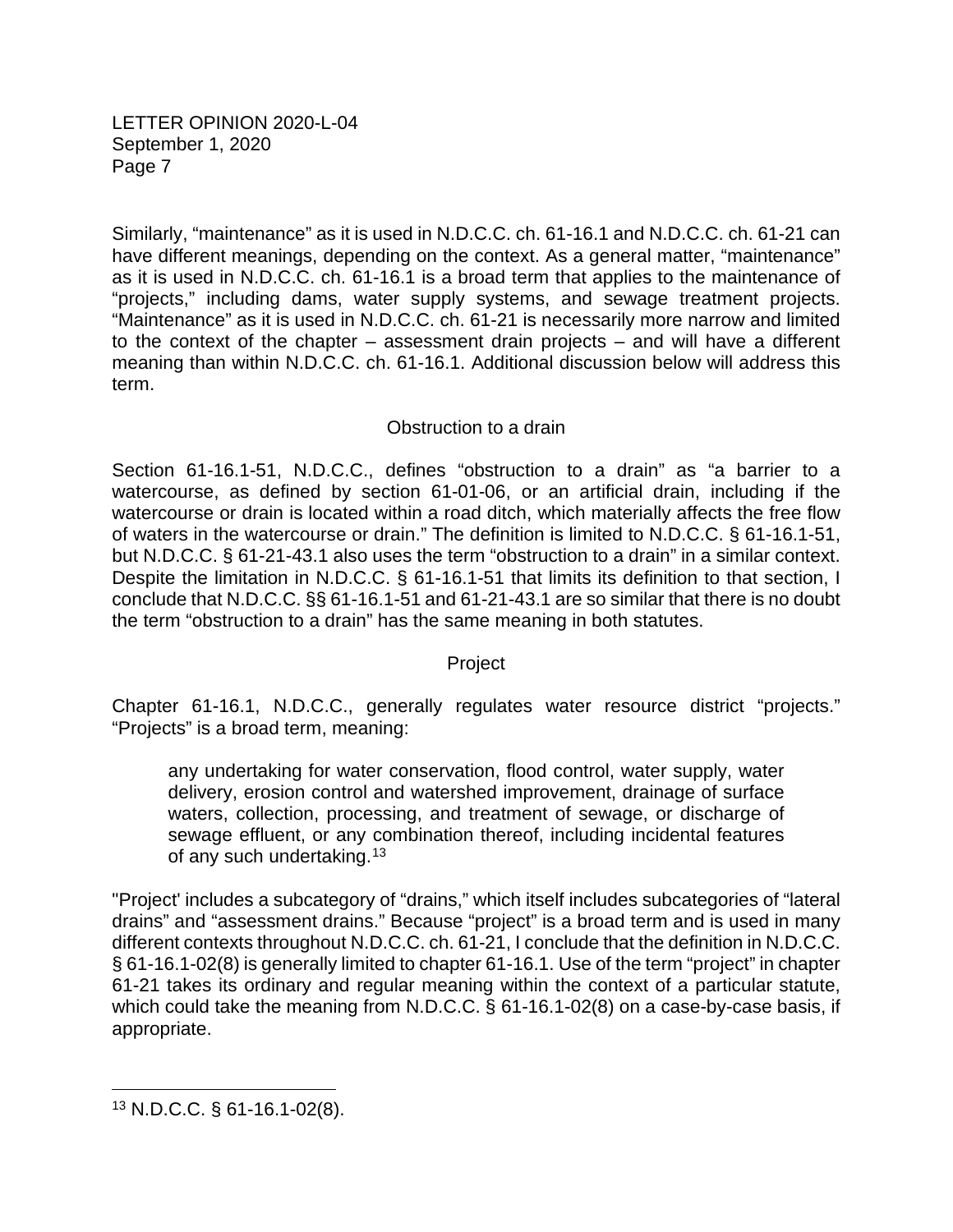Using the clarification of definitions above, I will now address the concerns expressed in your letter.

### ANALYSIS

I.

You asked whether a water board may convert an "assessment drain" under N.D.C.C. ch. 61-21 to a "project" under N.D.C.C. ch. 61-16.1 or vice versa. As explained below, a water board may not convert an "assessment drain" under N.D.C.C. ch. 61-21 to a "project" under N.D.C.C. ch. 61-16.1 or vice versa.

"Projects" established under N.D.C.C. ch. 61-16.1 and "assessment drains" established under N.D.C.C. ch. 61-21 must be operated and maintained "pursuant to the appropriate statutory authority under which [they] were established.["14](#page-7-0)

The processes by which assessment drains are managed under N.D.C.C. chs. 61-16.1 and 61-21 are similar, but have important differences. The first substantive difference is that "projects" under N.D.C.C. ch. 61-16.1 can be initiated by a water resource board "either upon request or by its own motion."[15](#page-7-1) Conversely, "assessment drains" under N.D.C.C. ch. 61-21 are landowner-initiated, requiring a minimum of either "six property owners or a majority of the landowners within the proposed district whose property will be drained."[16](#page-7-2) While both chapters generally involve votes and hearings, their procedures vary.

For example, an initial hearing must be held under each chapter prior to a vote on whether to proceed with the proposal.<sup>[17](#page-7-3)</sup> Under N.D.C.C. § 61-16.1-18, notice of the hearing must be published once a week for two consecutive weeks in the newspaper, and notices with the proposed assessment list must be mailed to landowners at least 20 days prior to the hearing. However, under N.D.C.C. § 61-21-13, notice of the hearing must be published only once in the newspaper at least 10 days before the hearing, and notices with the proposed assessment list must be mailed to landowners. The statute is silent regarding when the landowner notices must be mailed, though a reasonable interpretation would be that the notices must also be mailed at least 10 days before the hearing. Additionally, landowners have 30 days to vote on whether to approve the project under N.D.C.C. § 61-16.1-19, but a minimum of 10 days under N.D.C.C. § 61-21-13.

<span id="page-7-2"></span><sup>16</sup> N.D.C.C. § 61-21-10.

<span id="page-7-0"></span><sup>14</sup> N.D.A.G. 84-22.

<span id="page-7-1"></span><sup>15</sup> N.D.C.C. § 61-16.1-15.

<span id="page-7-3"></span><sup>17</sup> N.D.C.C. §§ 61-16.1-18, 61-21-13.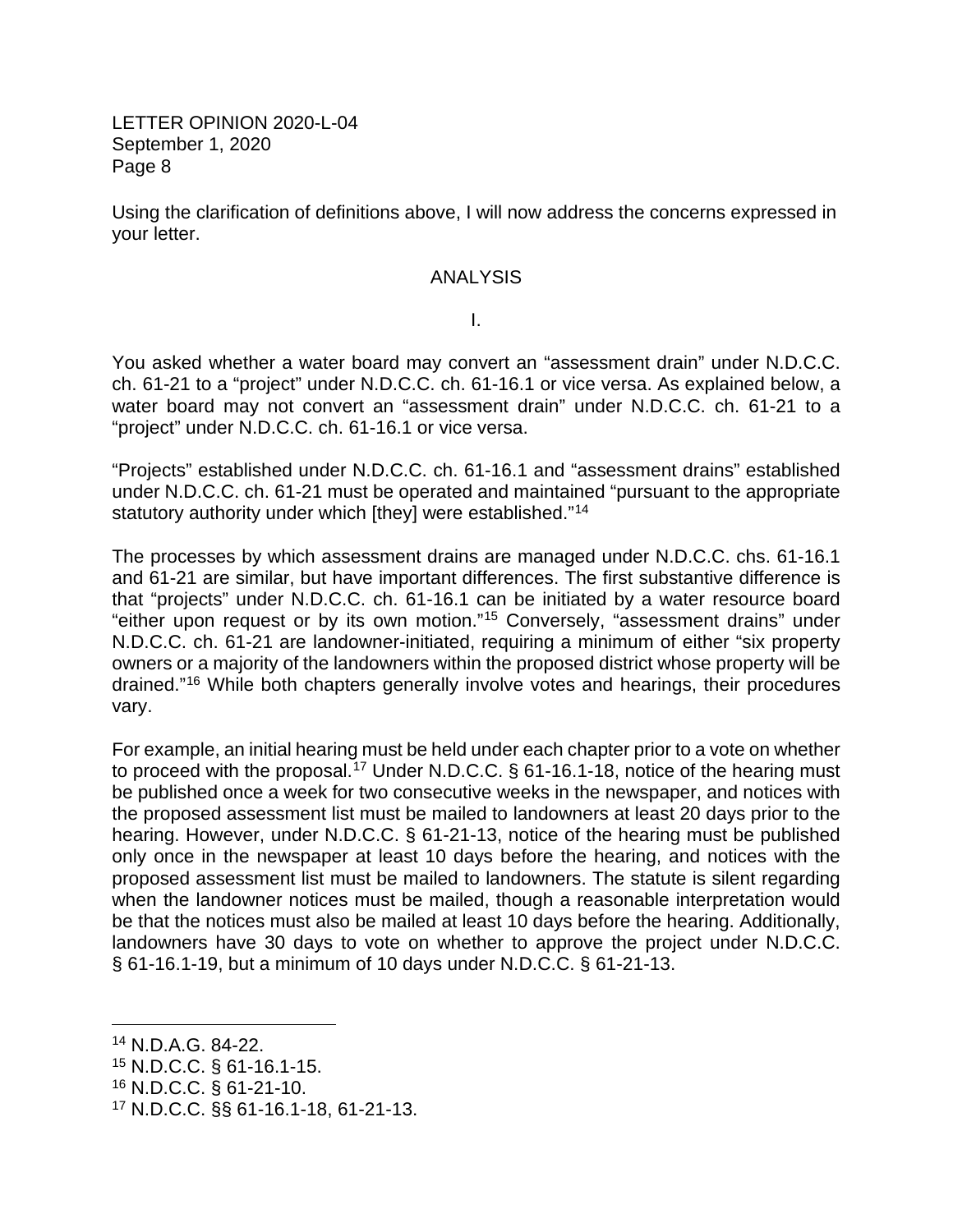Perhaps the most important difference is between the two chapters' appeals procedures. After an assessment hearing under N.D.C.C. ch. 61-16.1, "affected landowners and any political subdivision subject to assessment, having not less than *twenty percent* of the possible votes, . . . who believe that the assessment had not been fairly or equitably made, or that the project is not properly located or designed, may appeal to the state engineer by petition, within ten days."<sup>[18](#page-8-0)</sup> Under N.D.C.C. § 61-21-22, an appeal to the state engineer involving an assessment drain requires a *majority* of the possible votes within ten days.<sup>[19](#page-8-1)</sup> Notably, these differing appellate thresholds also apply to any reassessments that may occur after the project has existed for one year<sup>[20](#page-8-2)</sup> or any new assessments for the costs of cleaning and repairing drains.<sup>[21](#page-8-3)</sup>

Because the procedures for which "projects" under N.D.C.C. ch. 61-16.1 and "assessment drains" under N.D.C.C. ch. 61-21 differ, landowners make decisions throughout the process with particular expectations in mind regarding the hearing, voting, and appeal procedures. This is particularly true when a project is initiated by the landowners under a specific chapter. It cannot be known how those landowners' decisions would change if they knew they could be subject to a different chapter of the Century Code moving forward.

Finally, this office is aware that some water resource districts have formally "converted" drains from one chapter to the other (typically from a 61-21 drain to a 61-16.1 drain) by resolution subject to appeal under N.D.C.C. § 61-16.1-54, which allows an appeal to district court from any decision by a water resource board by any aggrieved person. While this office has not reviewed any of these formal resolutions, it is assumed that they would conceptually "abandon" the drain under one chapter and "reestablish" the drain under the alternative chapter. It is clear the Legislature did not intend this process. Under both chapters 61-16.1 and 61-21, even drains that have been abandoned must be reestablished under the chapter whereby they were originally created.<sup>[22](#page-8-4)</sup>

For these reasons, it is my opinion that "projects" that are established under N.D.C.C. ch. 61-16.1 must remain ch. 61-16.1 projects, and "assessment drains" established under N.D.C.C. ch. 61-21 must remain ch. 61-21 assessment drains.

<span id="page-8-0"></span><sup>18</sup> N.D.C.C. § 61-16.1-23 (emphasis added).

<span id="page-8-1"></span> $19$  N.D.C.C. § 61-21-22 (emphasis added).

<span id="page-8-2"></span><sup>20</sup> N.D.C.C. §§ 61-16.1-26, 61-21-44.

<span id="page-8-3"></span><sup>21</sup> N.D.C.C. §§ 61-16.1-48, 61-21-43.

<span id="page-8-4"></span><sup>22</sup> N.D.C.C. §§ 61-16.1-46, 61-21-41.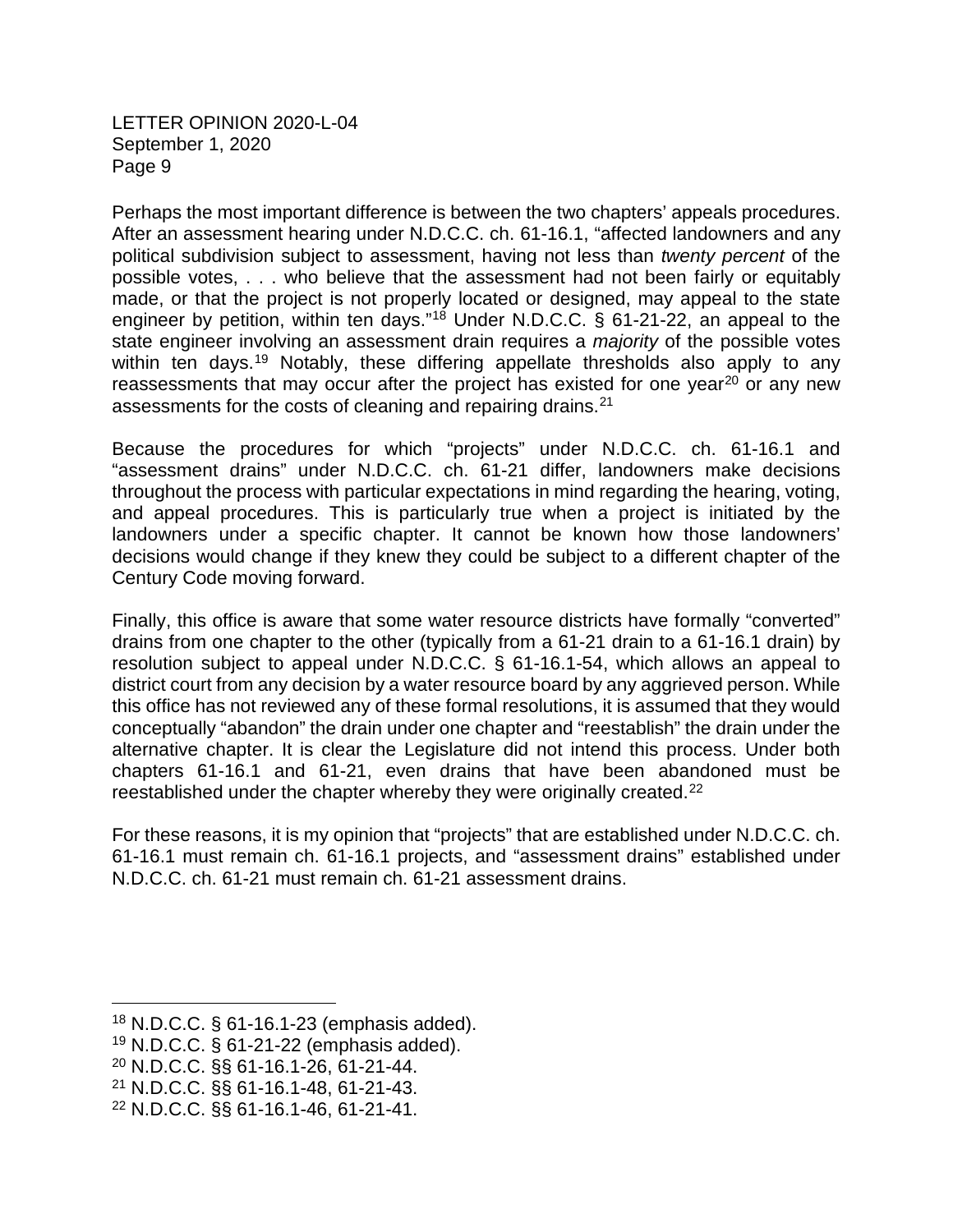II.

You next ask whether the term "maintenance," as defined by N.D.C.C. § 61-16.1-45, includes deepening and widening an existing drain and, if so, whether there is a limit to how much the drain may be deepened and widened. "Maintenance" under N.D.C.C. § 61-16.1-45 includes deepening and widening the existing drain.

Under N.D.C.C. ch. 61-21, the meaning of "cleaning out and repairing of drain" means "deepening and widening of drains as well as removing obstructions or sediment, and any repair necessary to return the drain to a satisfactory and useful condition."<sup>[23](#page-9-0)</sup> Additionally, as noted in your letter, N.D.A.G. 97-F-09 states that within the context of N.D.C.C. ch. 61-21, "[c]leaning out and repairing a drain is broader in scope than maintenance because it not only encompasses returning a drain to a satisfactory and useful condition, but also includes 'deepening and widening' a drain." Consistent with the definition in that chapter and N.D.A.G. 97-F-09, maintenance (when referring to drains) is a term more limited in scope than "cleaning out and repairing a drain" and does not include deepening and widening an existing drain under N.D.C.C. ch. 61-21. In other words, "cleaning out and repairing of drain" is a broad term that includes the two distinct subcategories: 1) "deepening and widening" plus 2) "maintenance," which means "removing obstructions or sediment, and any repair necessary to return the drain to a satisfactory and useful condition."[24](#page-9-1) Installation or improvements to culverts would also be considered part of "maintenance," and thus part of "cleaning out and repairing of drain."<sup>[25](#page-9-2)</sup>

Conversely, under N.D.C.C. ch. 61-16.1, "maintenance" is used as an extremely broad term that applies to the general maintenance of all "projects," including dams, water supply systems, sewage treatment projects, and assessment drains established under this chapter. In other words, the use of "maintenance" in N.D.C.C. ch. 61-16.1 is a catch-all term that would include the sub-category of "cleaning out and repairing of drain." As noted above, "cleaning out and repairing of drain" takes the same meaning in N.D.C.C. ch. 61-16.1 as in N.D.C.C. ch. 61-21.

Thus, for purposes of N.D.C.C. § 61-16.1-45, the broad use of the term "maintenance" (in the context of drain projects) actually means "cleaning out and repairing of drain." This is further supported by a comparison of N.D.C.C. § 61-16.1-45 with N.D.C.C. § 61-21-46, which are nearly identical statutes providing assessment levy limits.<sup>[26](#page-9-3)</sup> Because "cleaning"

<span id="page-9-0"></span><sup>23</sup> N.D.C.C. § 61-21-01(3).

<span id="page-9-1"></span><sup>24</sup> *Id.*

<span id="page-9-2"></span> $25$  N.D.C.C. § 61-21-32. ("T]he necessary expense [of culverts] shall be deemed a part of the cost of keeping such drain open and in repair.").

<span id="page-9-3"></span><sup>26</sup> *Compare* N.D.C.C. § 61-16.1-45, *with* N.D.C.C. § 61-21-46.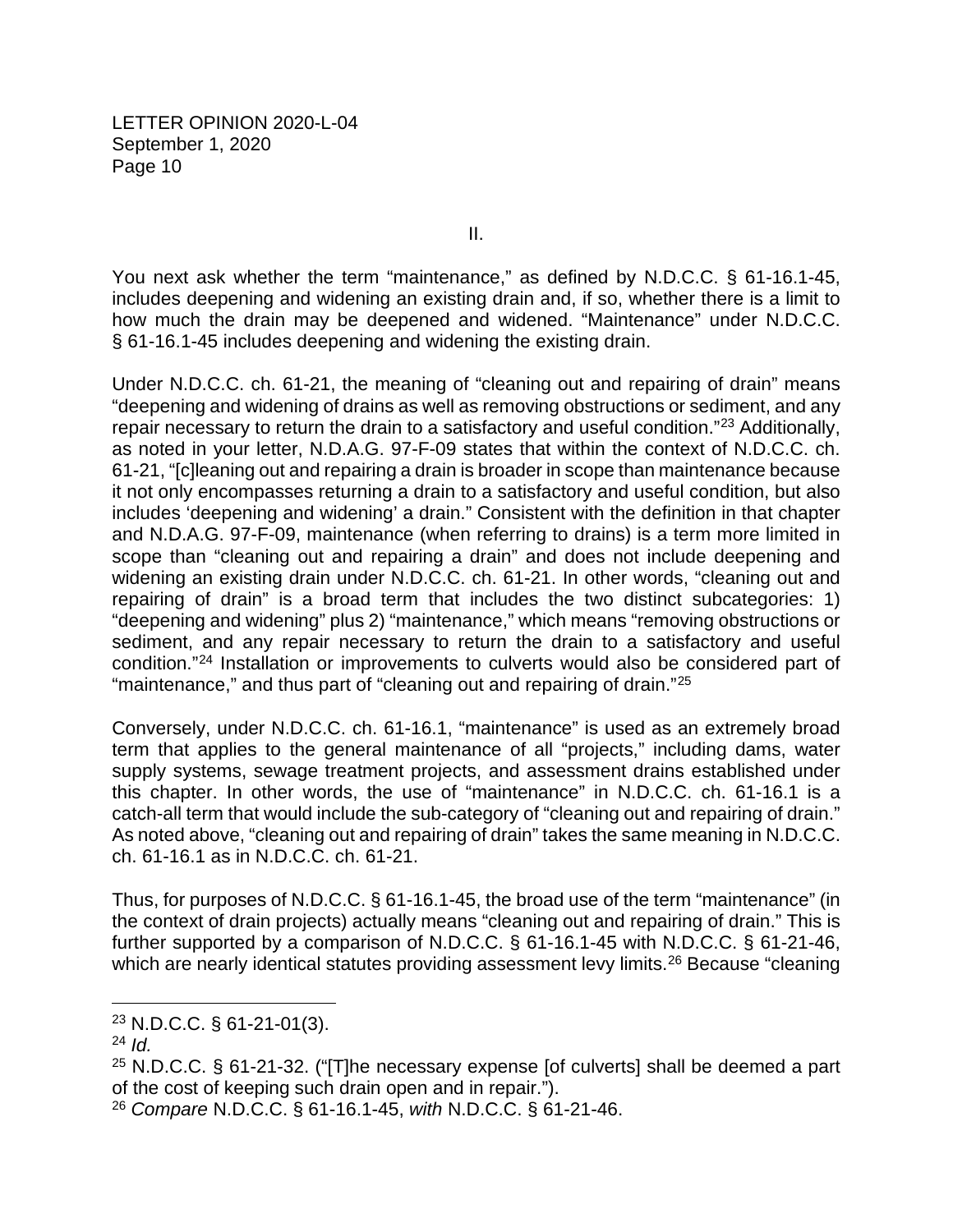out and repairing of drain" includes "deepening and widening" in accordance with N.D.C.C. § 61-21-01 and N.D.A.G. 97-F-09, "deepening and widening" is included within the broad use of "maintenance" under N.D.C.C. § 61-16.1-45.

As stated in Section II of N.D.A.G. 97-F-09, there is no statutory limit on how much a drain may be deepened or widened.

Because "maintenance" as used in N.D.C.C. § 61-16.1-45 means "cleaning out and repairing of drain" in the context of drain projects, the maintenance funds collected under N.D.C.C. § 61-16.1-45 can be used for deepening and widening because "deepening and widening" is a subcategory of "cleaning out and repairing of drain." Thus, for the reasons articulated in N.D.A.G. 97-F-09, the limit on deepening and widening is limited by the cost and the availability of funds under N.D.C.C. § 61-16.1-45. Additionally, the costs of deepening and widening could be assessed, without statutory limits,<sup>[27](#page-10-0)</sup> pro rata against the benefitted lands under N.D.C.C. § 61-16.1-48.

You also ask whether there is a point at which a project is no longer "maintenance." While certainly a situation could arise where "maintenance" becomes more than mere maintenance, the answer to that question would necessarily involve the specific facts related to a project. The resolution of fact question is not one that can be provided in a legal opinion from this office. [28](#page-10-1)

III.

You then inquire whether a water resource district may construct new flood control features adjacent to an "assessment drain" established under N.D.C.C. ch. 61-21 that is later converted to a "project" under N.D.C.C. ch. 61-16.1 by referring to it as "maintenance".

It is theoretically possible that a new flood control feature could be considered maintenance under some set of factual circumstances, however the type of project you generally describe would not be considered maintenance under either N.D.C.C. chs. 61-16.1 or 16-21, but rather a new project. Additionally, as noted in response to your initial question, projects cannot be "converted" from one chapter of the North Dakota Century Code to the other.

<span id="page-10-0"></span><sup>&</sup>lt;sup>27</sup> This opinion does not address permitting limits that may be imposed by the Office of the State Engineer.

<span id="page-10-1"></span><sup>28</sup> N.D.A.G. 99-L-68.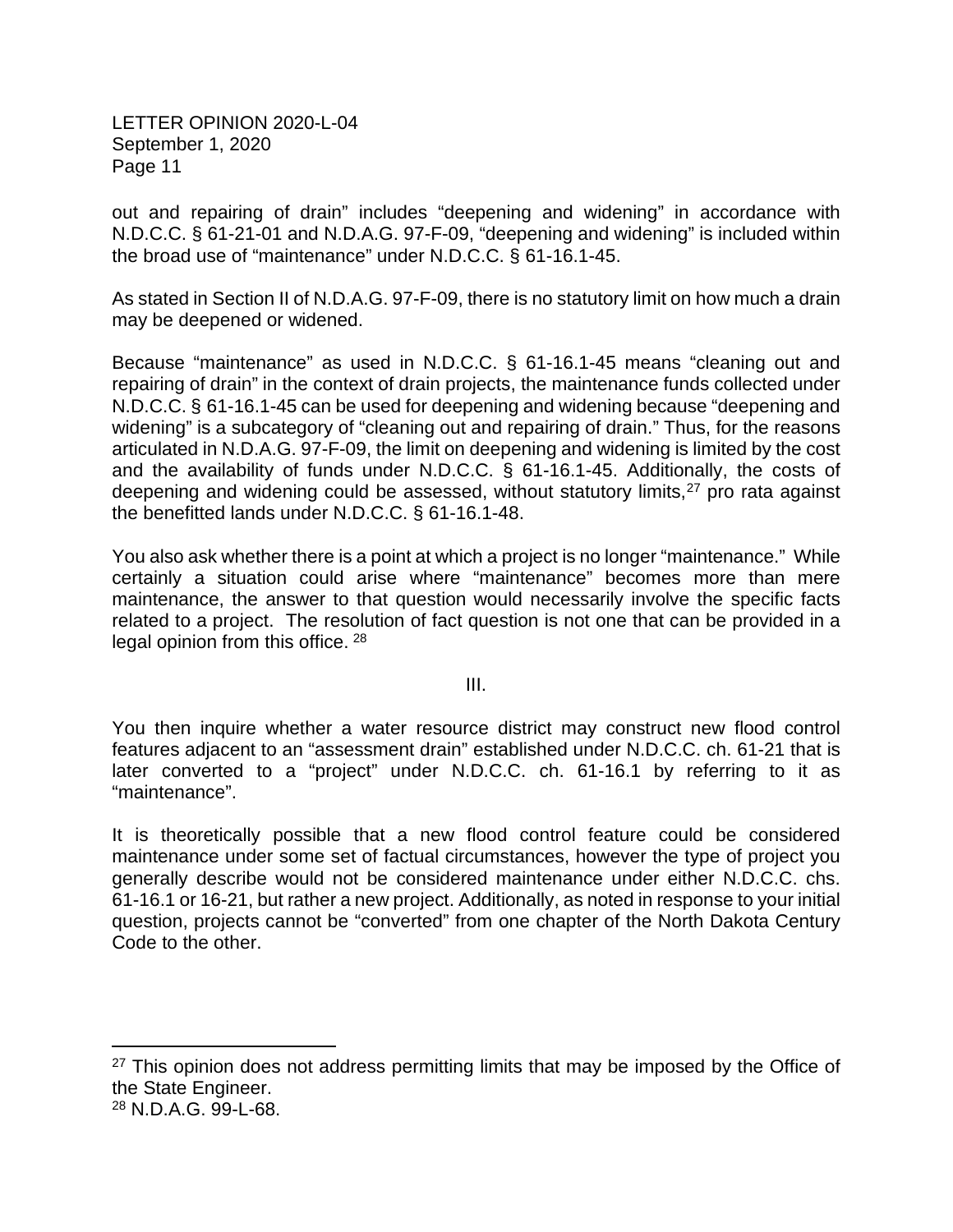IV.

Further, you ask a number of related questions concerning whether a vote of the landowners is required before commencing a project under N.D.C.C. ch. 61-16.1 referred to as maintenance by a "Resolution of Necessity" when the project, as a whole, will exceed the maximum six-year levy under N.D.C.C. § 61-16.1-45, and also whether the maximum accumulated maintenance levy under N.D.C.C. §§ 61-16.1-45 and 61-21-46 are calculated on a project-by-project basis.

Several assumptions must be made to answer the initial portion of this question. First, because you have limited your question to projects under N.D.C.C. ch. 61-16.1, the provisions of N.D.C.C. ch. 61-21 do not apply; however, for drains managed under that chapter, N.D.C.C. §§ 61-21-46 and 61-21-47 could be relevant to your question.

Second, I am assuming the "project" is not one constructed by a federal agency such that N.D.C.C. § 61-16.1-40.1 (dealing with federally constructed projects) would apply to this question.

Third, as discussed above, "project" is defined quite broadly in N.D.C.C. § 61-16.1-02. Because your question explicitly references N.D.C.C. § 61-16.1-45, and due to the context of the remainder of your questions, I will assume your request is limited to drains/assessment drains, rather than the entire scope of "projects" defined in N.D.C.C. § 61-16.1-02.

Finally, I am aware that some water resource boards use a "Resolution of Necessity" simply as a means to "authorize" particular actions or projects the board wishes to undertake. Therefore, I presume the term "Resolution of Necessity" does not imply a particular legal meaning within the context of this question, but is just a formal substitute for the term authorization.

Under N.D.C.C.  $\S 61-16.1-45$ ,  $29$  water resource districts may establish a fund for the costs of clean out and repair of assessment drains. Each fund established under this section would be specific to a given assessment project. In other words, a water resource district could establish several distinct funds, each containing levy amounts that could only be expended on clean out and repairs for the specified project.

Each year, the water resource district may levy up to the maximum amount authorized by the statute, per drain fund, regardless of whether there is any planned clean out or repairs

<span id="page-11-0"></span><sup>&</sup>lt;sup>29</sup> This analysis would equally apply to N.D.C.C.  $\S$  61-21-46 because these statutes are identical in all material respects.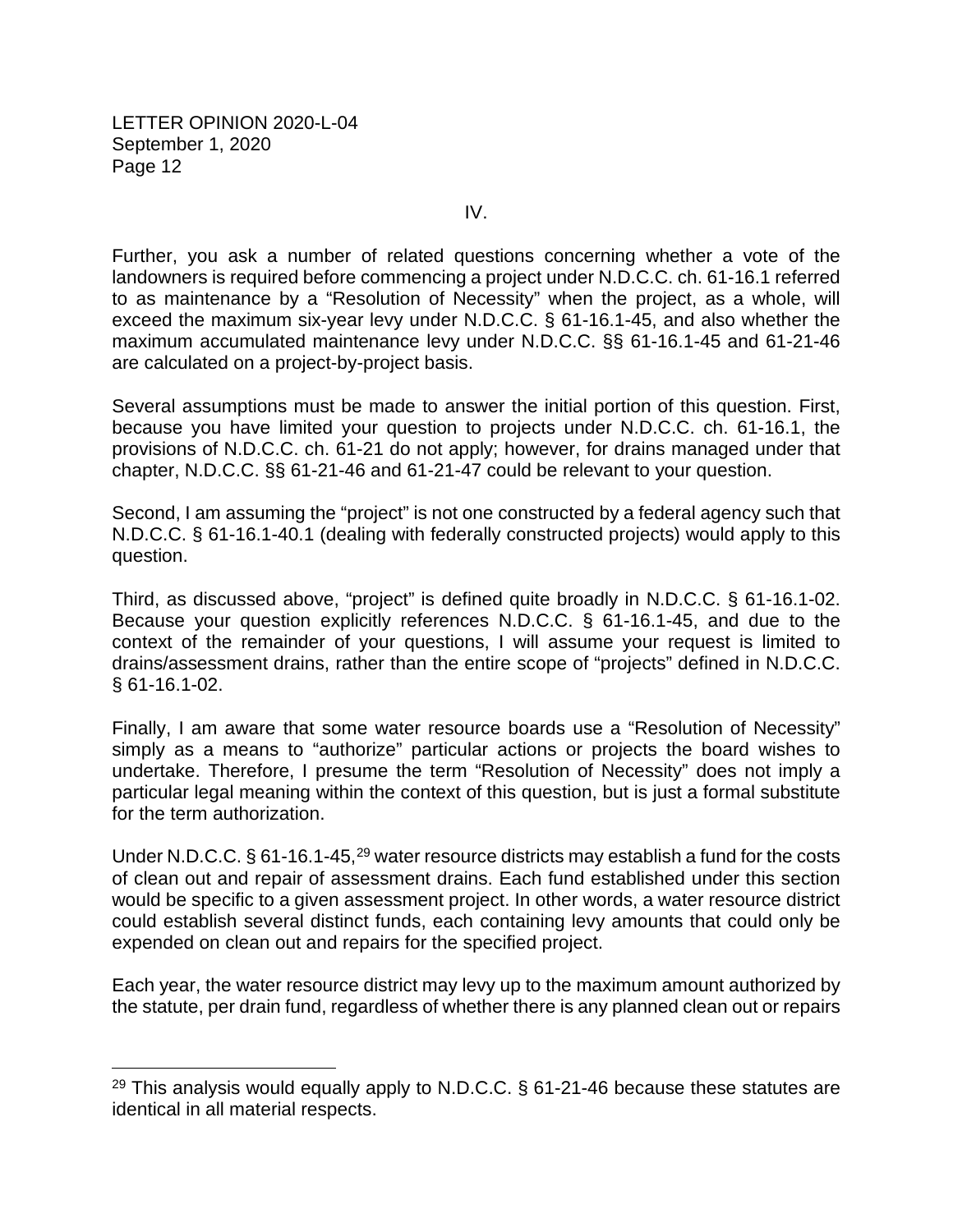for that year. The water resource district may accumulate up to six years' worth of levies in an account per drain fund.

Your questions all relate to the funding of a project that would cost more than the maximum allowable fund balance, how that project can be funded, and whether additional voting is required. A project such as this could be funded in several ways, which will determine whether additional voting is required.

The relevant portion of N.D.C.C. § 61-16.1-45 states: "[i]f the cost of, or obligation for, the cleaning and repairing of any drain exceeds the total amount that may be levied by the board in any six-year period, the board shall obtain approval of the majority of the landowners [by vote] *before obligating the district for the costs*."[30](#page-12-0)

V.

Next you ask who is responsible for ensuring that the maximum six-year accumulated maintenance levy under N.D.C.C. §§ 61-16.1-45 and 61-21-46 is not exceeded.

When a levy is sought, a water resource board must file with the county auditor of each county in the district a financial report for the preceding calendar year showing the ending balances of each fund held by the water resource district during that year.<sup>[31](#page-12-1)</sup> The report and the proposed budget are provided to the county commission for approval. [32](#page-12-2) Initial responsibility for all water resource district budget related items falls to the board of the water resource district. The county auditor has oversight responsibility for a district's financial expenditures, as does the board of county commissioners.<sup>[33](#page-12-3)</sup> Additionally, the country treasurer has some oversight responsibility.<sup>[34](#page-12-4)</sup> Thus, the budget and levy process provide many opportunities for review by various county officials.[35](#page-12-5) Ultimately, it is the county commission that has the authority to direct that any accounts of the county be audited and verified.[36](#page-12-6)

<span id="page-12-0"></span><sup>30</sup> N.D.C.C. § 61-16.1-45(3) (emphasis added).

<span id="page-12-1"></span><sup>31</sup> N.D.C.C. § 61-16.1-06.

<span id="page-12-2"></span><sup>32</sup> *Id.*

<span id="page-12-3"></span><sup>33</sup> N.D.C.C. § 61-16.1-06; *see also*, N.D.C.C. §§ 11-13-02, 11-13-04.

<span id="page-12-4"></span><sup>34</sup> N.D.C.C. §§ 11-14-06 through 11-14-10.

<span id="page-12-5"></span> $35$  All county records regarding its accounts and levy status are subject to the North Dakota open record laws. *See*, N.D.C.C. § 44-04-18.

<span id="page-12-6"></span><sup>36</sup> N.D.C.C. § 11-11-11(3).